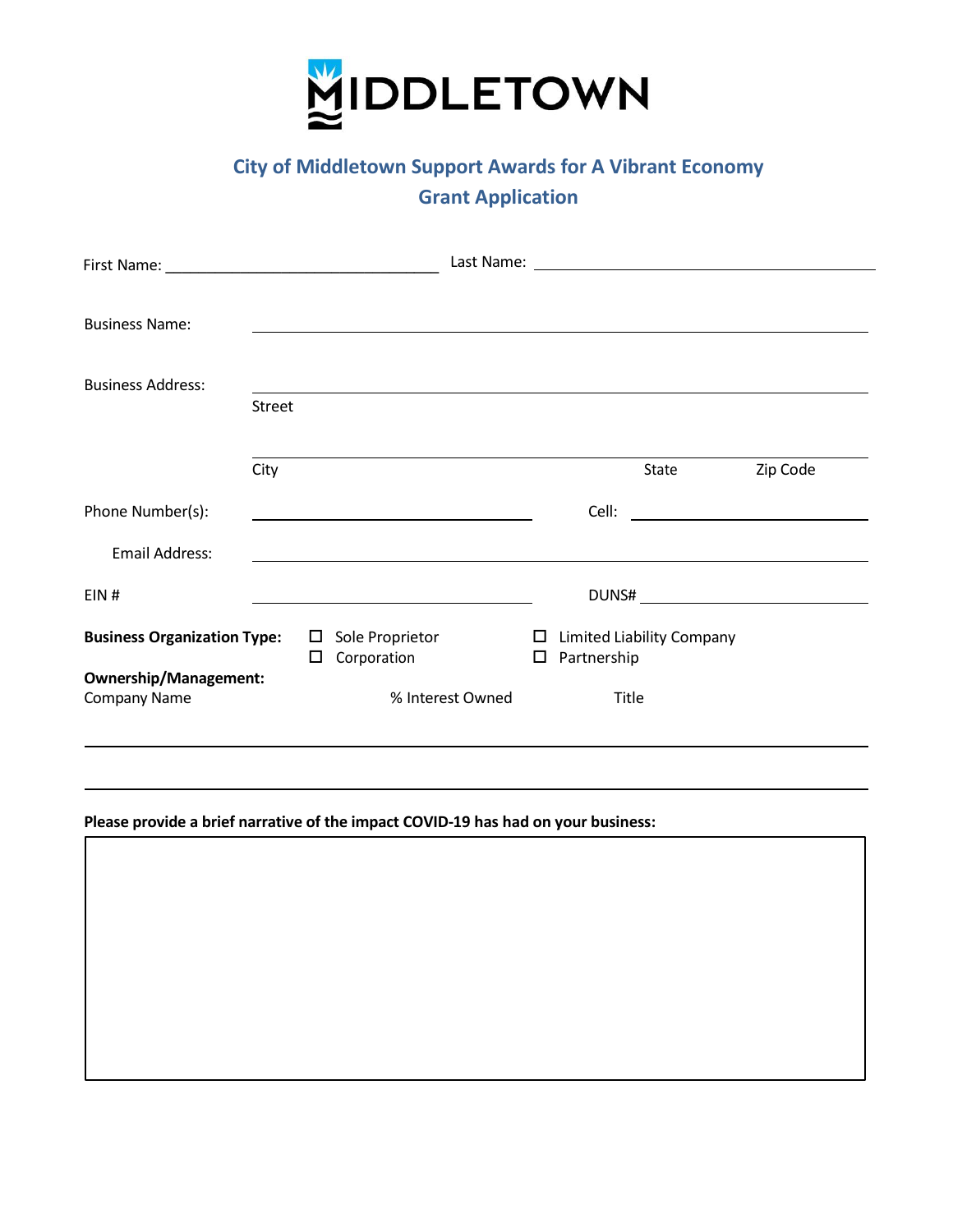|                                                                                                                                                     | Years at Present Address: Nearly Management Address: |
|-----------------------------------------------------------------------------------------------------------------------------------------------------|------------------------------------------------------|
|                                                                                                                                                     |                                                      |
|                                                                                                                                                     |                                                      |
| Average Gross Annual Receipts: \$<br>1920 120 2012 120 2022 120 2022 120 2022 120 2023 120 2024 120 2022 120 2022 120 2022 120 2022 120 2022 120 20 |                                                      |
| and the second control of the second control of the second control of the second control of the second control of                                   |                                                      |
| Amount of Personal Funds Invested in the Business to Date:                                                                                          | \$                                                   |
| Number of Employees On 03/01/2020                                                                                                                   | Full-Time:                                           |
|                                                                                                                                                     | Part-Time:                                           |
| Jobs Expected to be Retained/Hired as a Result of this Loan                                                                                         | Full-Time:                                           |
|                                                                                                                                                     | Part-Time:                                           |
|                                                                                                                                                     |                                                      |
|                                                                                                                                                     |                                                      |

**Use of Funds: Please describe how the COVID-19 Emergency Loan will be used to help your small business retain/hire employees and keep your business operating during this challenging time?**

| Use: | <u> 1980 - Johann John Stein, fransk politik (f. 1980)</u>                                                          | $\frac{1}{2}$ :            |
|------|---------------------------------------------------------------------------------------------------------------------|----------------------------|
| Use: | <u> 1980 - Andrea Andrew Maria (h. 1980).</u>                                                                       |                            |
| Use: | <u> 1980 - Johann Stoff, amerikansk politiker (</u>                                                                 |                            |
| Use: | <u> 1990 - John Harry Harry Harry Harry Harry Harry Harry Harry Harry Harry Harry Harry Harry Harry Harry Harry</u> |                            |
| Use: |                                                                                                                     |                            |
|      | Total                                                                                                               | \$:_______________________ |

**Have you applied or do you plan on applying for any other COVID-19 financial assistance programs (SBA** Disaster Loan, Payroll Protection Loan, etc.)? If so, list assistance applied for, and note if it was received: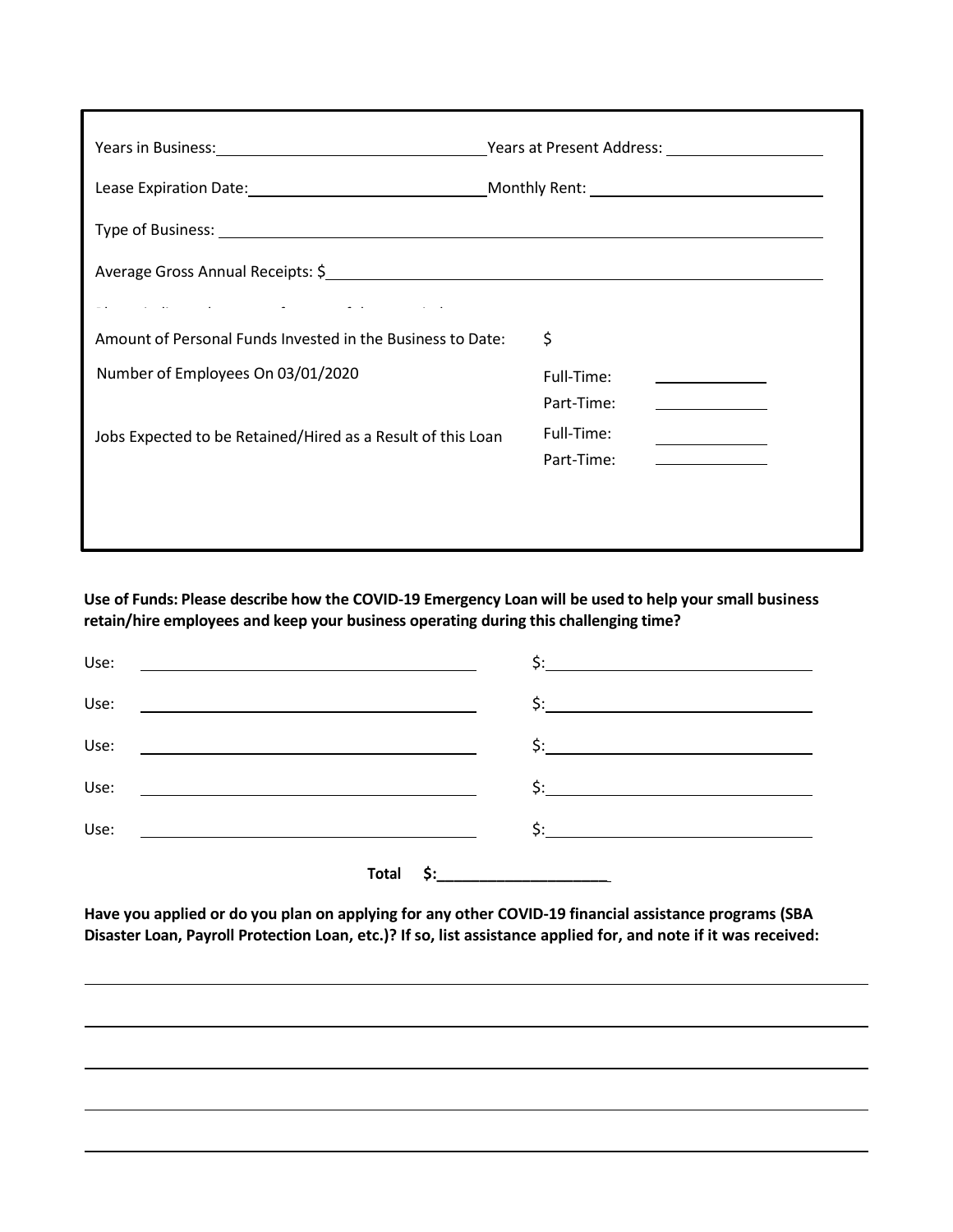**Please describe your plans and ability to persevere to the best of your ability through the COVID-19 State of Emergency:**

**Please describe the economic and/or community benefits your business creates for the City of Middletown:**